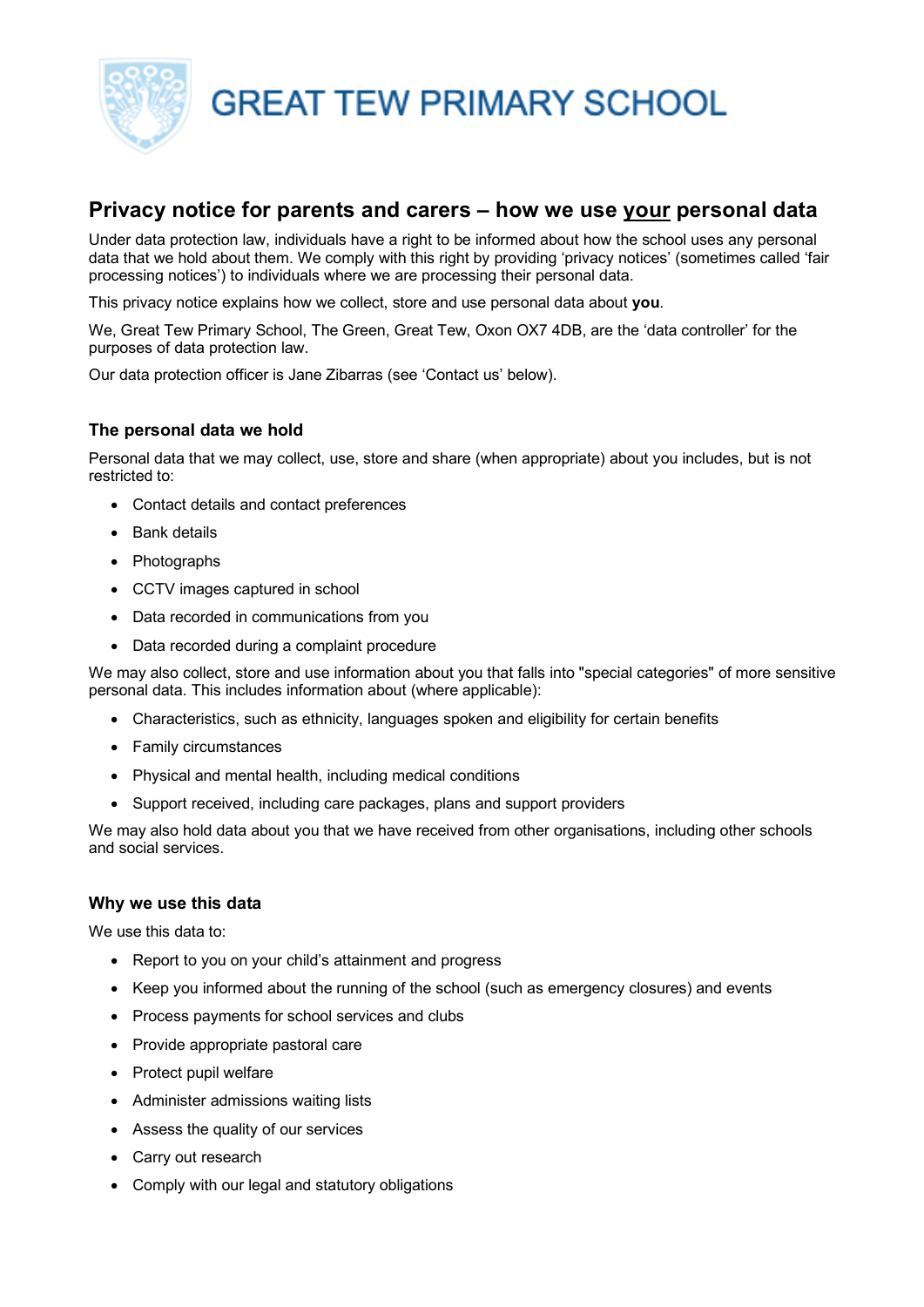### **Use of your personal data for marketing purposes**

Where you have given us consent to do so, Great Tew Primary School may send you marketing information by email or text promoting school events, campaigns, charitable causes, local community events or services that may be of interest to you. You can withdraw consent or 'opt out' of receiving these emails and/or texts at any time by contacting the school office.

# **Our legal basis for using this data**

We only collect and use your personal data when the law allows us to. Most commonly, we process it where:

- We need to comply with a legal obligation
- We need to perform an official task in the public interest
- We need to fulfil a contract we have entered into with you

Less commonly, we may also process your personal data in situations where:

- We have obtained consent to use it in a certain way
- We need to protect an individual's vital interests (protect their life)

Where you have provided us with consent to use your data, you may withdraw this consent at any time. We will make this clear when requesting your consent, and explain how you would go about withdrawing consent if you wish to do so.

Some of the reasons listed above for collecting and using your personal data overlap, and there may be several grounds which justify our use of your data.

#### **Collecting this information**

While the majority of information we collect about you is mandatory, there is some information that can be provided voluntarily.

Whenever we seek to collect information from you, we make it clear whether you must provide this information (and if so, what the possible consequences are of not complying), or whether you have a choice.

#### **How we store this data**

We keep personal information about you while your child is attending our school. We may also keep it beyond their attendance at our school if this is necessary in order to comply with our legal obligations. Our Record Retention Schedule sets out how long we keep information about parents and carers.

#### **Data sharing**

We do not share information about you with any third party without consent unless the law and our policies allow us to do so.

Where it is legally required, or necessary (and it complies with data protection law), we may share personal information about you with:

- Our local authority to meet our legal obligations to share certain information with it, such as safeguarding concerns and information about exclusions
- Government departments or agencies
- Our regulator Ofsted
- Suppliers and service providers to enable them to provide the service we have contracted them for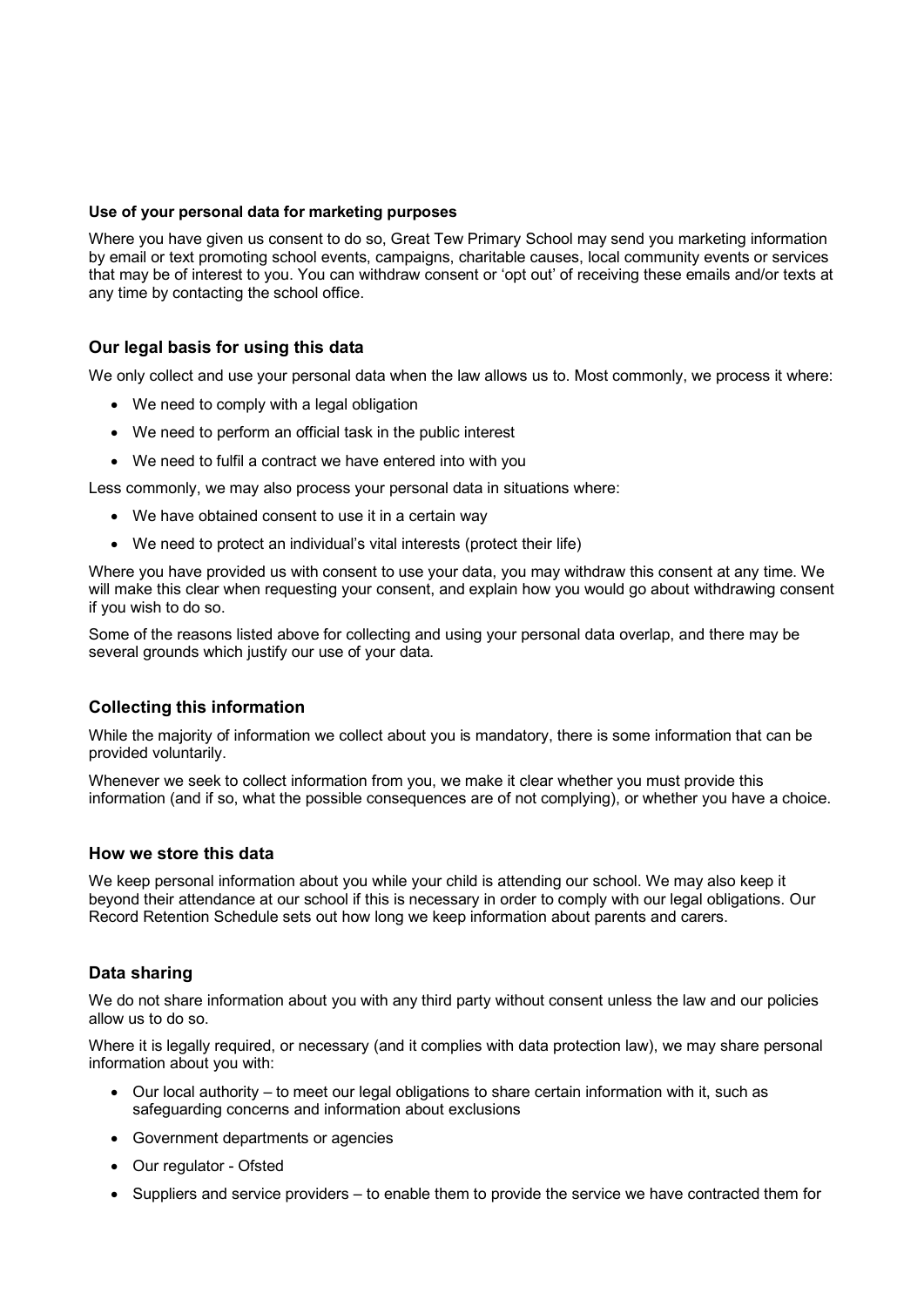- Financial organisations
- Our auditors
- Survey and research organisations
- Health authorities
- Security organisations
- Health and social welfare organisations
- Professional advisers and consultants
- Charities and voluntary organisations
- Police forces, courts, tribunals

## **Transferring data internationally**

Where we transfer personal data to a country or territory outside the European Economic Area, we will do so in accordance with data protection law.

# **Your rights**

#### **How to access personal information that we hold about you**

Individuals have a right to make a 'subject access request' to gain access to personal information that the school holds about them.

If you make a subject access request, and if we do hold information about you, we will:

- Give you a description of it
- Tell you why we are holding and processing it, and how long we will keep it for
- Explain where we got it from, if not from you
- Tell you who it has been, or will be, shared with
- Let you know whether any automated decision-making is being applied to the data, and any consequences of this
- Give you a copy of the information in an intelligible form

You may also have the right for your personal information to be transmitted electronically to another organisation in certain circumstances.

If you would like to make a request, please contact our data protection officer.

## **Your other rights regarding your data**

Under data protection law, individuals have certain rights regarding how their personal data is used and kept safe. You have the right to:

- Object to the use of your personal data if it would cause, or is causing, damage or distress
- Prevent your data being used to send direct marketing
- Object to the use of your personal data for decisions being taken by automated means (by a computer or machine, rather than by a person)
- In certain circumstances, have inaccurate personal data corrected, deleted or destroyed, or restrict processing
- Claim compensation for damages caused by a breach of the data protection regulations

To exercise any of these rights, please contact our data protection officer.